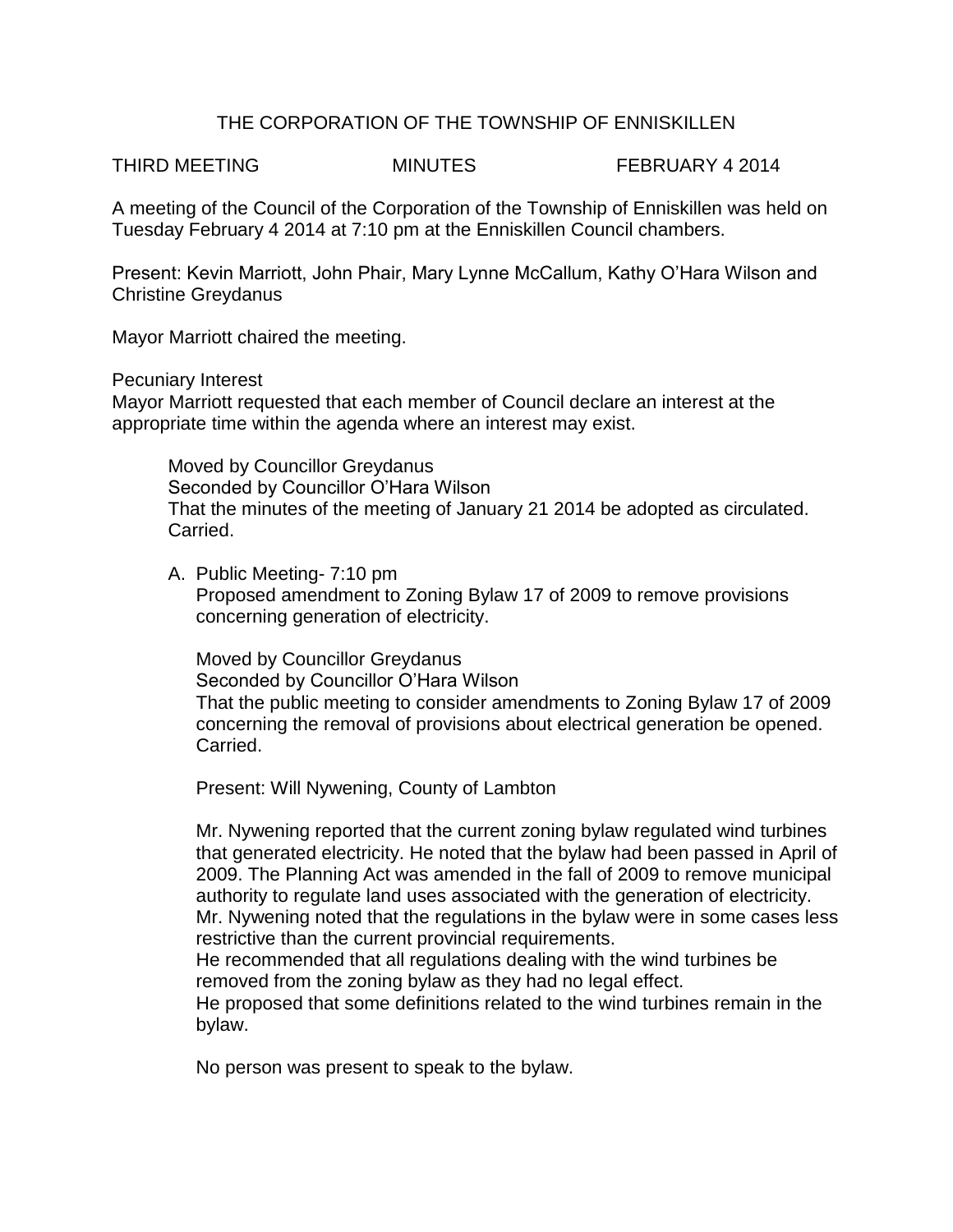# THIRD MEETING 2 FEBRUARY 4 2014

Moved by Councillor McCallum Seconded by Councillor O'Hara Wilson That first and second reading be given to Bylaw 6 of 2014 Carried.

Moved by Councillor Greydanus Seconded by Councillor Phair That third and final reading be given to Bylaw 6 of 2014 Carried.

# B. Interviews-

- 1. Jeff Musser- JLT Insurance presentation 2014
- 2. Public Works-Road Drainage- Arnold Syer Drainage Bid list

Moved by Councillor Greydanus Seconded by Councillor O'Hara Wilson That Arnold Syer be added to the contractors list for municipal drainage projects. Carried.

- C. Correspondence for information
	- 1. County of Lambton
		- a. 2013 Building Report
		- b. Joint Meeting of County Council and Sarnia City Council
		- c. Local Silver Stick Recognized by Warden
		- d. Greenstone support of County opposition to requalification of Building **Officials**
	- 2. Community Infrastructure Improvement Fund- Krall Park Lighting
	- 3. Mayor's Coalition- Policing Costs
	- 4. OSUM Annual Conference April 30-May 1&2 2014
	- 5. AMO
		- 1. Urban Symposium April 3-4 2014
		- 2. Annual Meeting and Convention Aug 17-20-14
		- 3. Connected Community
	- 6. Federation of Canadian Municipalities Communique Jan 23, 28,14
	- 7. Minister of Finance 2014 OMPF payment
	- 8. Minister of Finance Education Tax Rates
	- 9. Sarnia, Sarnia Water Distribution System Notice of master plan
	- 10.OGRA Expressions of Interest to Participate in OGRA Research Project
	- 11.St Clair Region Conservation Authority Large Stock Tree Program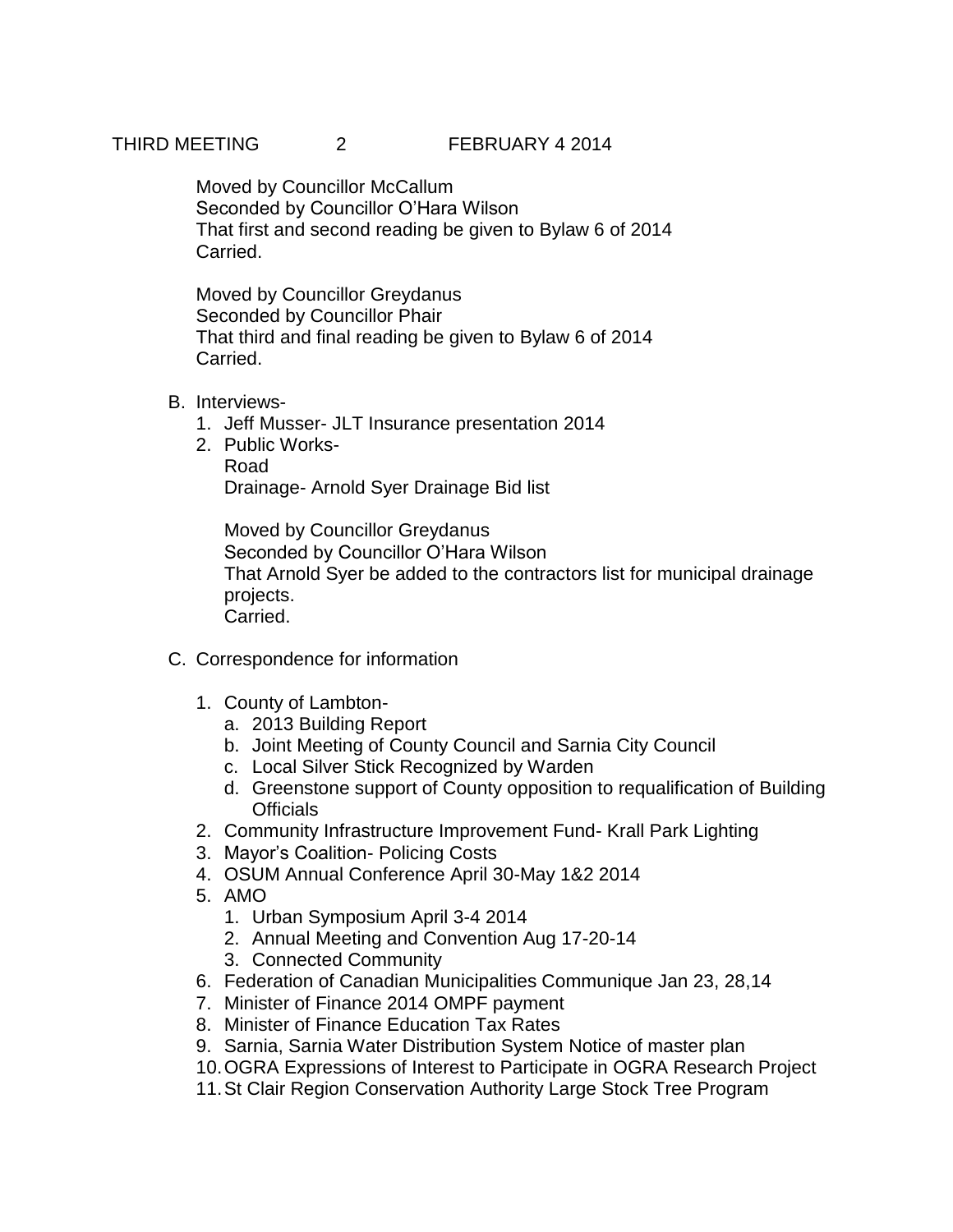### THIRD MEETING 3 FEBRUARY 4 2014

Moved by Councillor Phair Seconded by Councillor Greydanus That correspondence items 1-11 be received and filed. Carried.

- D. Correspondence requiring motions
	- 1. Joint Resolution OPP billing model

Moved by Councillor Greydanus Seconded by Councillor Phair That the resolution circulated from the Township of Baldwin be received and filed. Carried.

2. Resolution Tillsonburg OPP Billing Model Resolution

Moved by Councillor Greydanus Seconded by Councillor McCallum That the resolution from Tillsonburg be received and filed. Carried.

The Clerk reported that the Lambton Group Police Board was organizing a meeting for March 5 2014 to hear information about current policing operations and the new police billing model.

Moved by Councillor O'Hara Wilson Seconded by Councillor Greydanus That the Mayor and Administrator be directed to attend the Lambton Group Police Board meeting to be held on March 5 2014. **Carried** 

E. Accounts

Moved by Councillor McCallum Seconded by Councillor O'Hara Wilson That the accounts be paid as circulated: Cheque: 6747-6768: \$ 14,787.06 Cheque: 6769-6786: \$ 33,240.06 Carried.

- F. Bylaws
	- 1. Bylaw 5 of 2014 Council Remuneration
	- 2. Bylaw 7 of 2014 Confirmation Bylaw
	- 3. Bylaw 8 of 2014 4<sup>th</sup> Concession Drain Rating Bylaw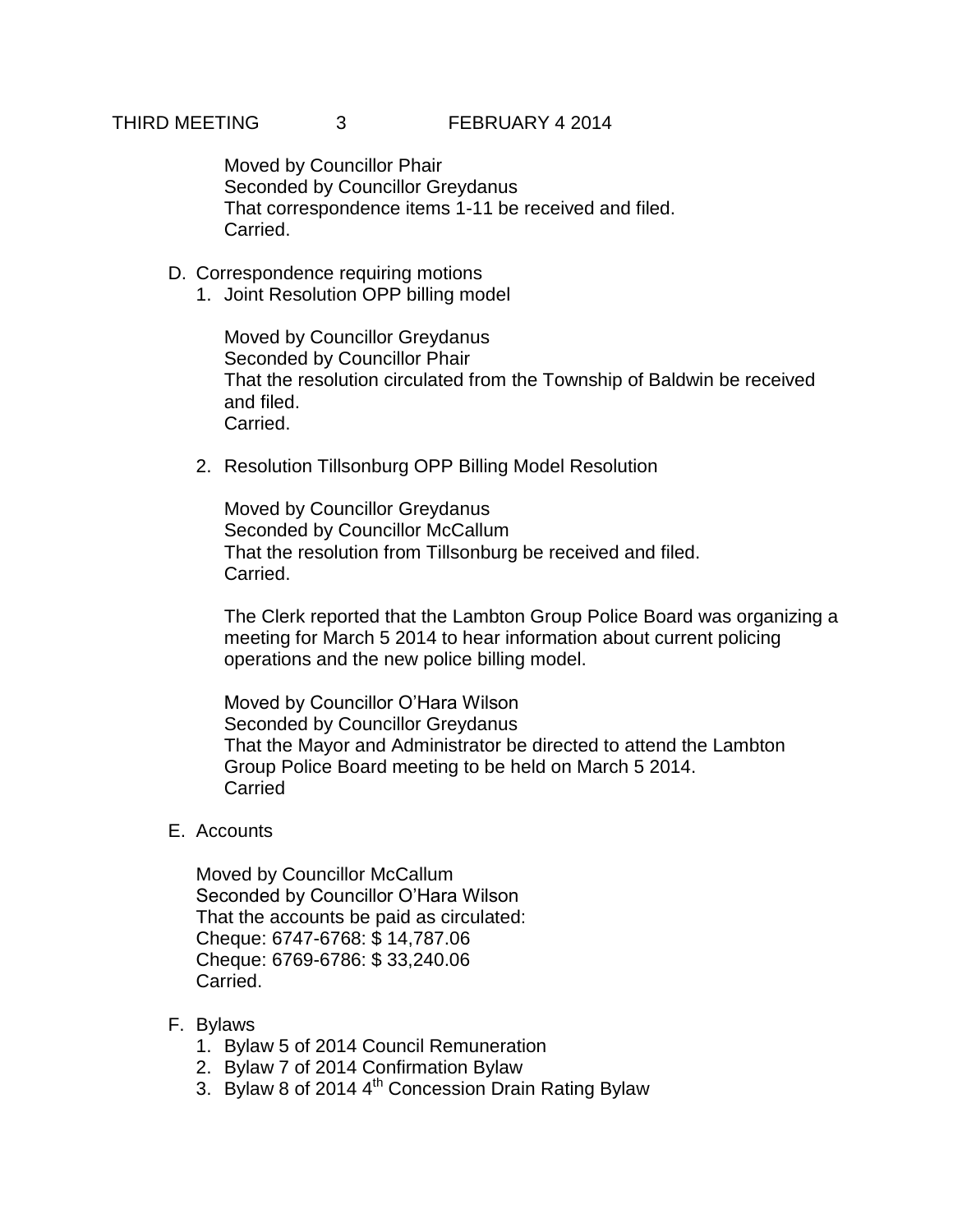Moved by Councillor Greydanus Seconded by Councillor O'Hara Wilson That first and second reading be given to Bylaw 5, 7 and 8 of 2014 Carried.

Moved by Councillor McCallum Seconded by Councillor Phair That third and final reading be given to Bylaw 5, 7 and 8 of 2014 Carried.

Moved by Councillor O'Hara Wilson Seconded by Councillor Greydanus That the meeting of Council adjourn to permit the opening of the Committee of Adjustment meeting. Carried.

Moved by Councillor O'Hara Wilson Seconded by Councillor McCallum That the meeting of the Committee of Adjustment be adjourned and the meeting of Council be reopened. Carried.

Jeff Musser was present from Jardine Lloyd Thompson to discuss the renewal of the municipal insurance program. He noted that there was a premium increase of \$1,000 for the year most of which was associated with an increase in the liability insurance. No changes were made to the coverage items in the program.

Moved by Councillor Greydanus Seconded by Councillor O'Hara Wilson That the Council of the Township of Enniskillen approve the renewal of the insurance program from Jardine Lloyd Thompson for the current year. Carried.

#### G. Other Business

1. Memo to Council re: Ebilling

The Clerk reported that a review of the use of ebilling had been undertaken. At the current time only water billings could make use of this method. The cost of implementing the system exceeded the savings in postage.

No action was taken on the matter.

2. 2013 Financial Reporting